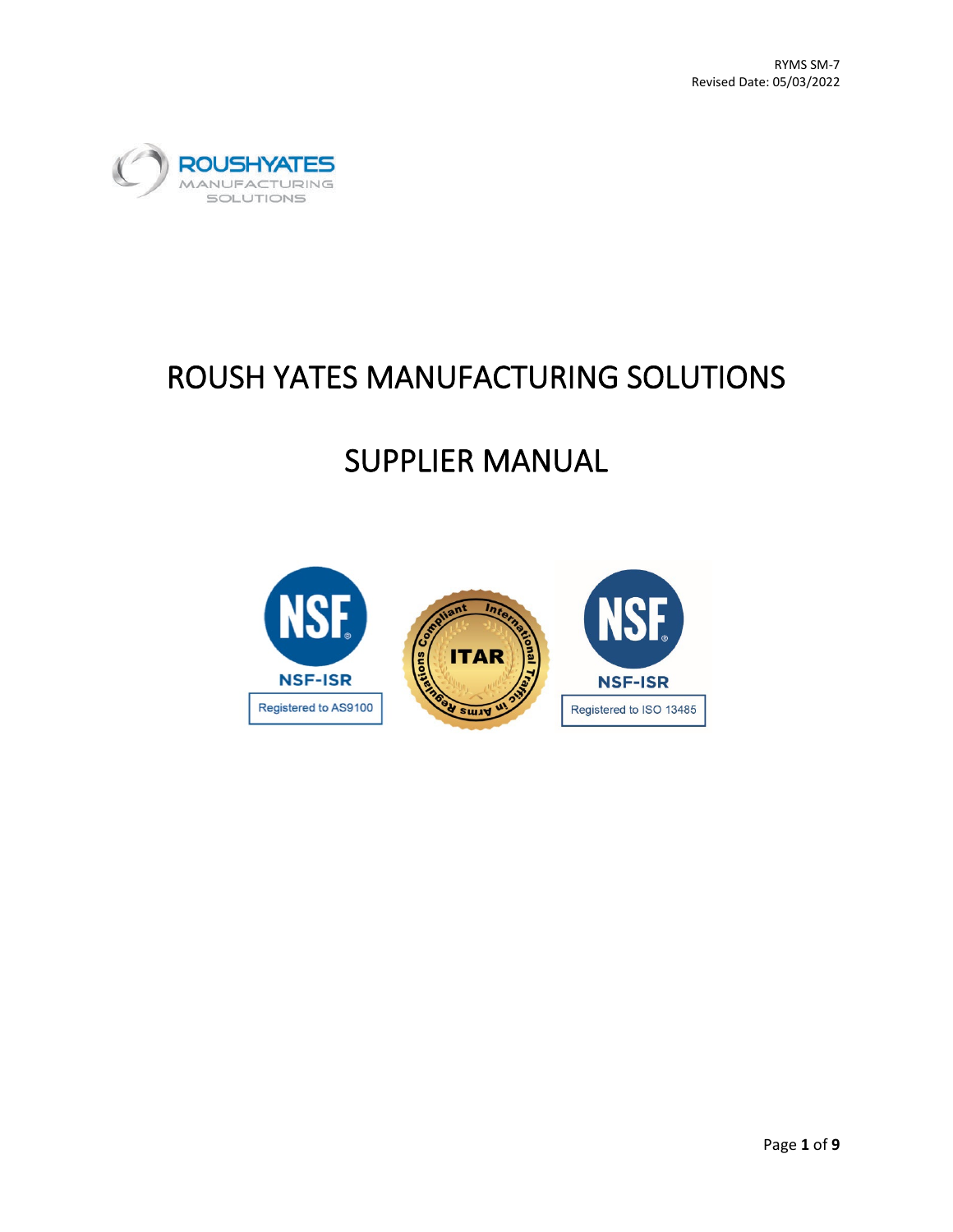# TABLE OF CONTENTS

| Purpose                                           | page 3 |
|---------------------------------------------------|--------|
| Scope                                             |        |
| Nondisclosure Agreement (NDA)                     |        |
| <b>Supplier Flow Down Requirements</b>            |        |
| Acceptance of Purchase Order Terms and Conditions |        |
| <b>Contract Changes</b>                           |        |
| <b>Supplier Change in Process</b>                 |        |
| Cancellation                                      | page 4 |
| Governing and Compliance with the Law             |        |
| <b>Conflict Material Policy</b>                   |        |
| <b>Insurance Requirements</b>                     |        |
| <b>Quality Management System</b>                  | page 5 |
| Certificates of Conformance / Analysis            |        |
| <b>Counterfeit Parts</b>                          |        |
| Foreign Object Debris (FOD)                       |        |
| <b>Nonconforming Product</b>                      |        |
| <b>Corrective Action</b>                          |        |
| <b>Coating Suppliers</b>                          |        |
| Handling, Packaging and Shipping                  |        |
| <b>Record Retention</b>                           |        |
| <b>Personnel Qualification</b>                    |        |
| <b>Supplier Employee Contribution</b>             |        |
| <b>Supplier Performance Evaluation</b>            |        |
| <b>Inspection of Product</b>                      |        |
| <b>Right of Access</b>                            | page 7 |
| <b>Supplier Audit Access</b>                      |        |
| Approved Supplier Review and Loss of Status       |        |
| <b>Product Safety Policy</b>                      |        |
| <b>Ethical Behavior Policy</b>                    |        |
| <b>RYMS Safety Policy</b>                         |        |
| <b>Business Ethics and Conflicts of Interest</b>  | page 8 |
| <b>Revision Record</b>                            | page 9 |
|                                                   |        |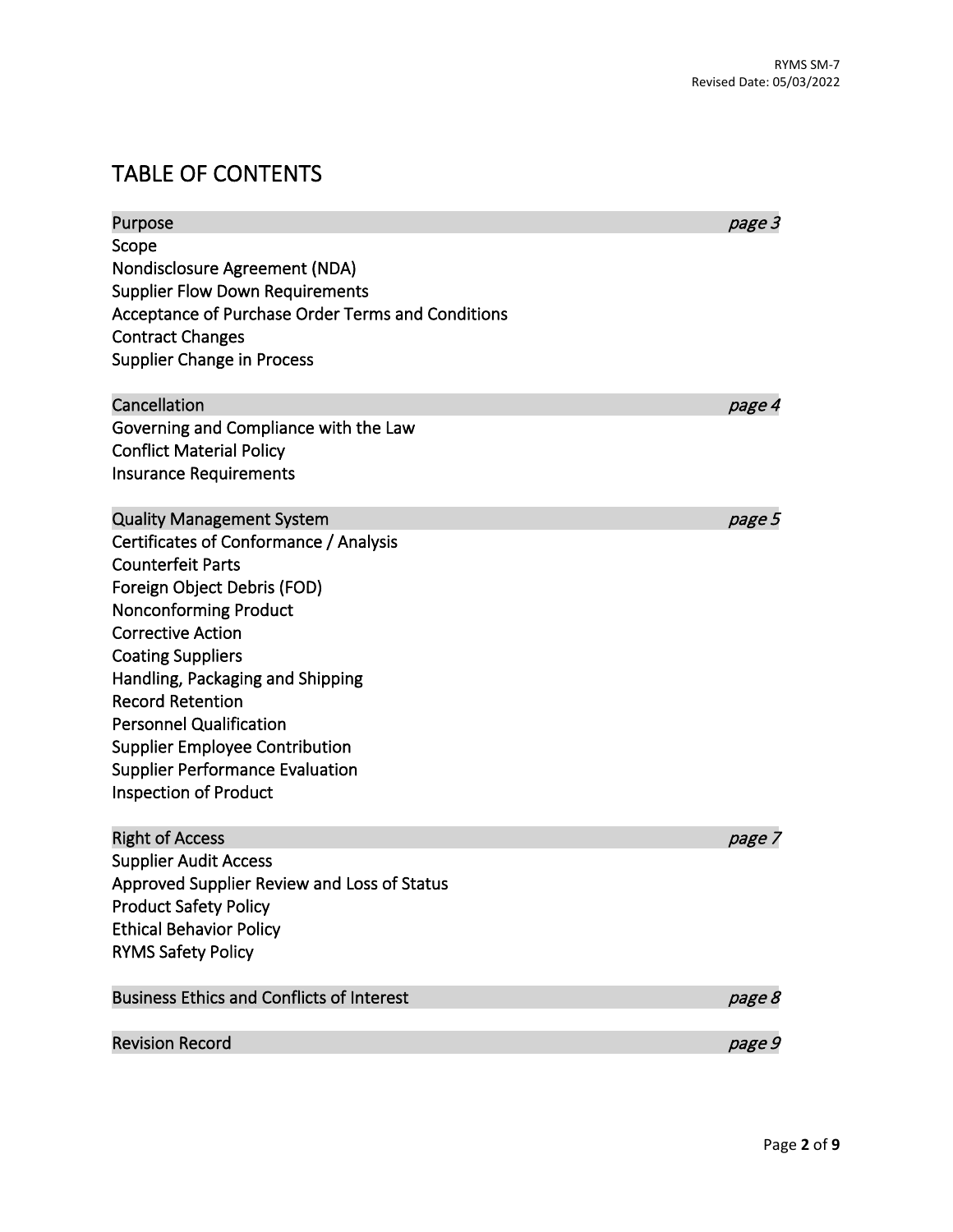#### Purpose:

To define Roush Yates Manufacturing Solutions requirements for items or services procured from suppliers by RYMS for use in the manufacturing, special services, or repair of products.

Scope. This document applies to suppliers that provide any products or services that affect the final product and end use. These requirements are in addition to standard terms and conditions as listed on RYMS Purchase Orders.

Nondisclosure Agreement (NDA). All suppliers of raw material, treatments and processes must have a nondisclosure agreement on file prior to performing services.

Supplier Flow Down Requirements. Supplier requirements can be found on the RYMS Purchase Order and at the RYMS website [https//roushyatesmfg.com.](https://roushyatesmfg.com/) All requirements must be reviewed and understood prior to acceptance of the RYMS Purchase Order. All Flow down requirements include a Suppliers Subcontracted or Third-party service providers.

Acceptance of Purchase Order Terms and Conditions. Acknowledgment of any order, shipment of any goods, or rendering of any services pursuant to a Purchase Order shall be deemed an acceptance of RYMS terms and conditions listed on the Purchase Order.

Contract Changes. By written order at any time, RYMS has the right to make changes within the general scope of the Purchase Order contract. RYMS reserves the right to obtain an updated quote for the cost impact that any change may incur prior to the affected change. If such changes cause a need for price modification or will adversely impact delivery due dates, equitable adjustments shall be negotiated, and the contract shall be modified in writing accordingly. Suppliers shall proceed to perform the contract as changed after approved modification. Any claim by supplier for adjustment under this clause must be asserted within 20 days from the date of receipt by the Supplier or within such further period as RYMS may allow. Where the cost of property made obsolete or excess as the result of a change is included in Supplier's claim for adjustment, RYMS shall have the right to prescribe the manner of disposition of such property. Nothing in this clause shall excuse supplier from proceeding with the contract as changed.

Supplier Change in Process. The supplier shall inform RYMS prior to the start of services if a change in process, products, service, or location will occur for the requested services that is different than the specifications listed on the PO, or historically performed by the supplier for Roush Yates. RYMS written approval is required.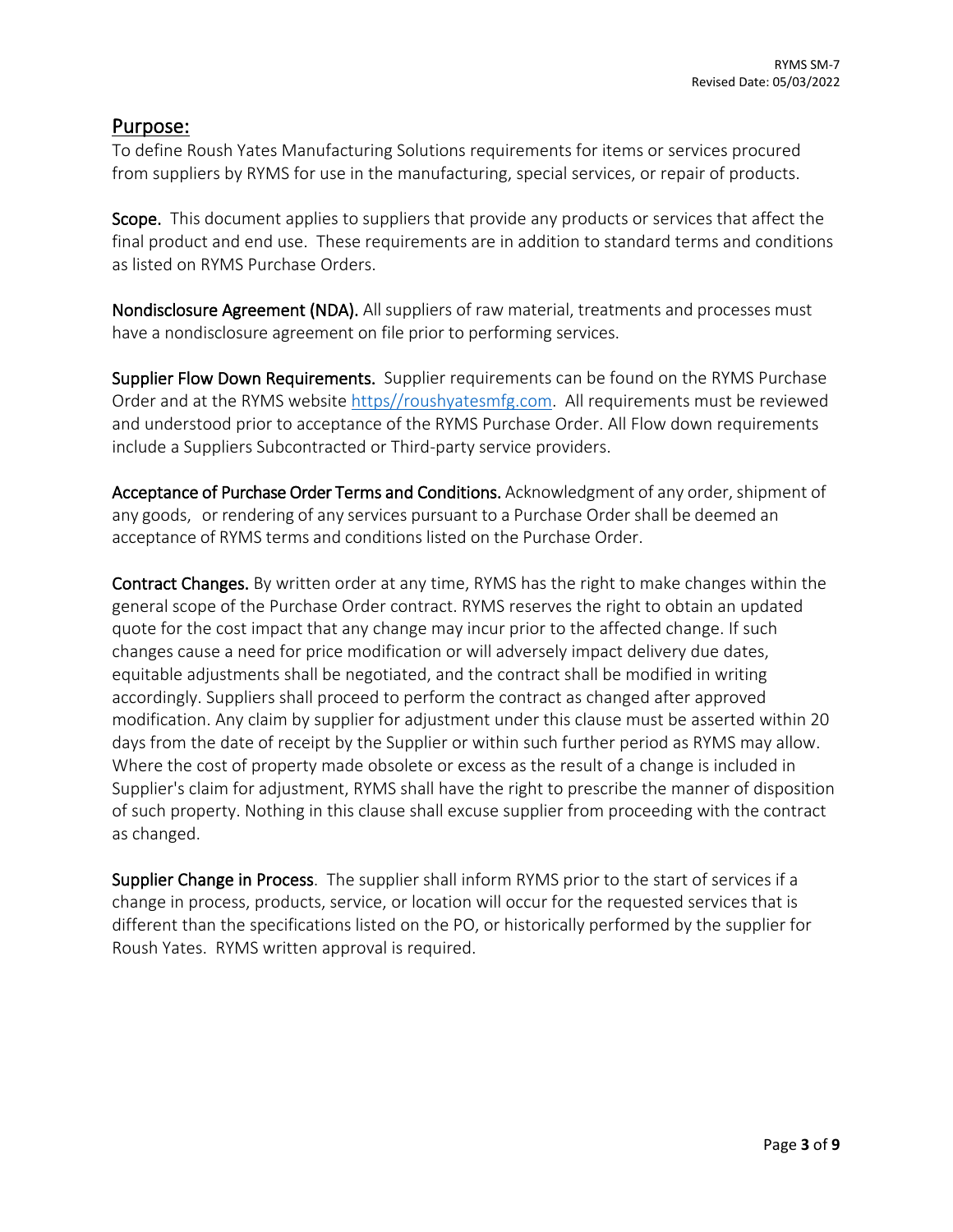### Cancellation:

RYMS may cancel a Purchase Order and Supplier's performance hereunder immediatelywithout incurring liability to supplier immediately upon:

- I. supplier's insolvency.
- II. filing of a voluntary petition in bankruptcy by supplier.
- III. filing of an involuntary petition in bankruptcy against Supplier.
- IV. appointment of a receiver or trustee for Supplier.
- V. execution or assignment for the benefit of creditors by Supplier; or
- VI. any comparable event, and upon thirty days' written notice to Supplier in the event of Supplier's breach of contract or failure to perform.

Governing and Compliance with the Law. The Purchase Order and this contract shall be governed and construed under the laws of the state of North Carolina and the United States of America. This includes laws and restrictions applicable to DFARS, ITAR, and EAR. These requirements must be followed.

Suppliers are expected to operate under all regulatory and statutory laws. Supplier shall comply with all applicable provisions of Federal, State, and Local laws and ordinances; all lawful orders of FAA, DOT and other transportation regulations, Hazard Communication Standards promulgated pursuant to the Occupational Health and Safety Act (OSHA).

Supplier shall control the dissemination of and access to technical data, information and other items received under this Contract in accordance with U.S. export control laws and regulations.

Such laws are incorporated by reference as if set forth at length herein. It is supplier's responsibility to identify, locate, review, understand and ensure compliance with the latest revision of any law.

Supplier submission of a proposal and/or acceptance of the Purchase Order is considered supplier's certification of compliance with law.

Conflict Material Policy. RYMS only purchases raw materials from approved Suppliers. As a consumer of material produced by our Suppliers, RYMS requires our Suppliers to certify compliance with the Security and Exchange as directed by Section 1502 of the Dodd Frank Act of 2010. RYMS performs due diligence with our Suppliers in the form of our Supplier surveys and audits to confirm that they do not purchase conflict materials or materials from conflict countries. We will continue to monitor the Suppliers and the materials we purchase to be compliant with this policy. Any material found subject that was supplied from a conflict country, will immediately be quarantined for return to the Supplier and recall all lots of material in the marketplace for return for credit and/or replacement. Reoccurrence of conflict material will warrant the Suppliers status removed as an RYMS Approved Suppliers.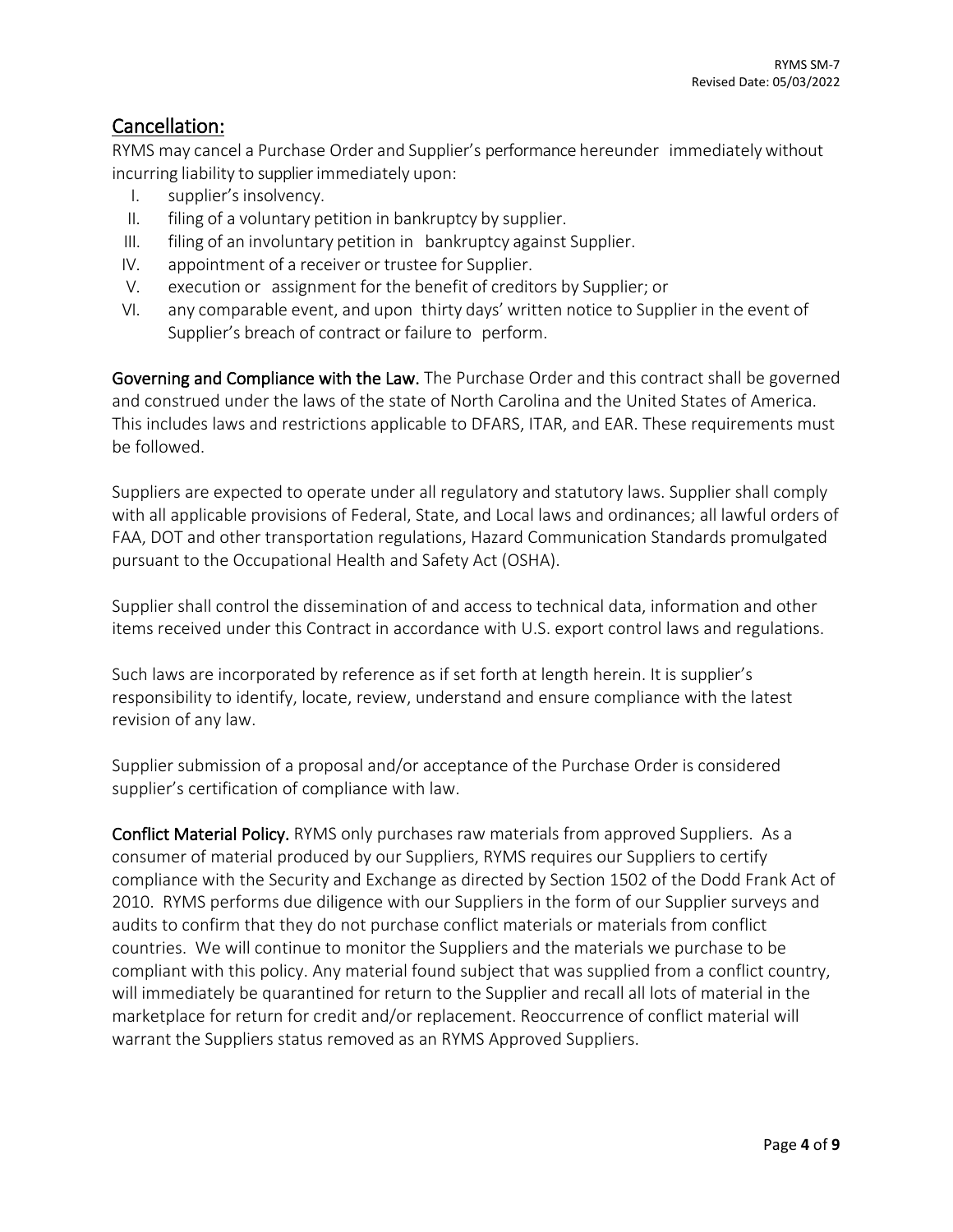Insurance Requirements. Supplier represents that it has and will maintain the following types of insurance to adequately perform its general business operations. Workers compensations insurance, general products liability insurance, automobile public liability insurance.

### Quality Management System:

While executing this contract, unless otherwise specified in the body of the Purchase Order, supplier is responsible for implementing and maintaining on-going compliance with requirements of the current revision of the Quality Management System standard listed below, as applicable given the supplier's activities and design authority for the type of product, process or service provided to Buyer. Current revision of ISO 9001 or AS9100 is the applicable Quality Management System standard for any supplier that is not specifically authorized by Buyer.

Certificates of Conformance and/ or Analysis (CofC / CofA). Compliance with MIL, NAS, NASM and industry standards. Unless otherwise specified, a certificate of conformance must be supplied for products or services supplied that clearly states that the product or services meet the requirements on the Purchase Order and this manual, including listing all specifications and providing traceability back to the original source for all procured items. Raw material suppliers must be able to verify an internal review or incoming inspection of material and its' compliance with applicable specifications referenced on the mill cert. All material or process certifications shall be supplied with a CofC or CofA where applicable. The CofC must either be a stand-alone document or could be included on the packing list. It must show the signature (physical or electronic) of a person authorized to sign the CofC and a date.

Counterfeit Parts and Services. Supplier will ensure that no counterfeit component or services shall be submitted to RYMS. "Counterfeit component or service" is defined as a product produced or altered to resemble a product without authority or right to do so, with the intent to mislead or defraud by presenting the imitation as original or genuine. If specified, all requested components or services shall conform to the industry standard requested i.e., MIL, NAS, NASM, SAE or like standard.

Any known or willful act to falsify, conceal, or alter a material fact, or any false, fraudulent, or fictitious statement or representation in connection with the performance of work or provision of material under this purchase order may be punishable in accordance with applicable legal statutes under the jurisdiction of the state of North Carolina and/or the United States of America.

Foreign Object Debris (FOD). Supplier must have a FOD prevention program implemented to control debris. Product must be cleaned and inspected by Suppliers to guaranty product is FOD free when arriving at RYMS.

Nonconforming Product. Suppliers are required to have a system in place for the detection, identification, and segregation of nonconforming product and/or material. RYMS requires immediate notification of nonconformance. Suppliers must have RYMS authorization prior to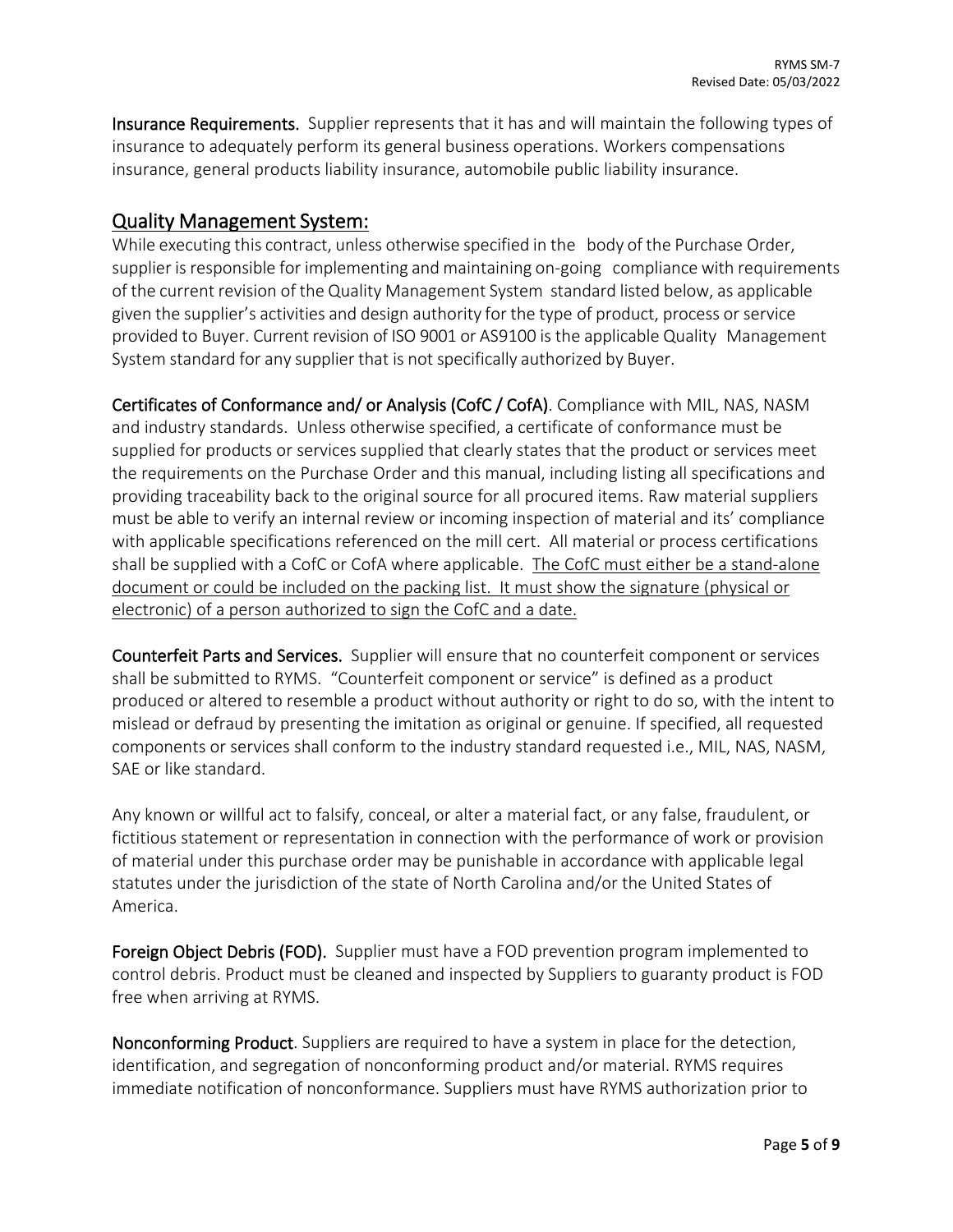rework or deposition of nonconforming product and/or material. Sorting charges will be subject to the Suppliers as payment responsibility.

Corrective Actions: In response to buyer initiated corrective action requests (SCAR), the seller shall advise the buyer of action taken to correct the reported non-conformances on supplier corrective action request form furnished by buyer. Such requests require timely responses. See Non-conforming product section for additional requirements.

Coating Suppliers. Coating suppliers are responsible for notifying RYMS of any potential racking or process issues that would affect the ability of the supplier to perform the requested service. RYMS expects all surfaces to be coated free from defects.

Handling, Packaging and Shipping. Suppliers shall conform to RYMS handling, packaging, and shipping requirements as listed on the website [https//roushyatesmfg.com](https://roushyatesmfg.com/). No part-to-part contact is acceptable.

Please refer to:

- $\triangleright$  SS 001 Supplier Specification Centerless Grind and Superfinishing
- $\triangleright$  SS 003 Supplier Shipping and Handling Requirements

Record Retention: Unless otherwise specified in the purchase order, seller records shall be maintained for a period of ten (10) years from the date of delivery. As a minimum, these records shall consist of inspection and test results and data, certifications, lot control data, physical and NDT test data and other records for traceability, processes, etc. All records that are beyond the ten (10) year date, shall be returned to RYMS, or suitably destroyed/shredded, as approved by RYMS upon notification of records. The supplier agrees to transmit to RYMS, those records kept in support of RYMS work, in event that the supplier discontinues business operations, or if RYMS has discontinued contracted business with the supplier.

Personnel Qualification: Supplier shall provide adequate training and certification to persons performing work to provide products and services to RYMS Purchase Order.

Supplier Employee Contribution. The supplier shall ensure that their employees understand their contribution to product safety, product or service conformity and the importance of ethical behavior.

Supplier Performance Rating: RYMS expects suppliers to perform within the parameters set by expectation of our customers. To this extent, supplier performance will be monitored for ontime delivery and product quality on a regular/annual basis using RYMS supplier evaluation form. Rating will take into consideration vendor response to any SCAR (Supplier Corrective Action Response) issued to a supplier by RYMS.

Inspection of Product: Supplier shall conduct inspection/testing of products and services under the purchase orders to ensure that all requirements are accounted for and verified for compliance. See below for definition of inspection frequency requirements: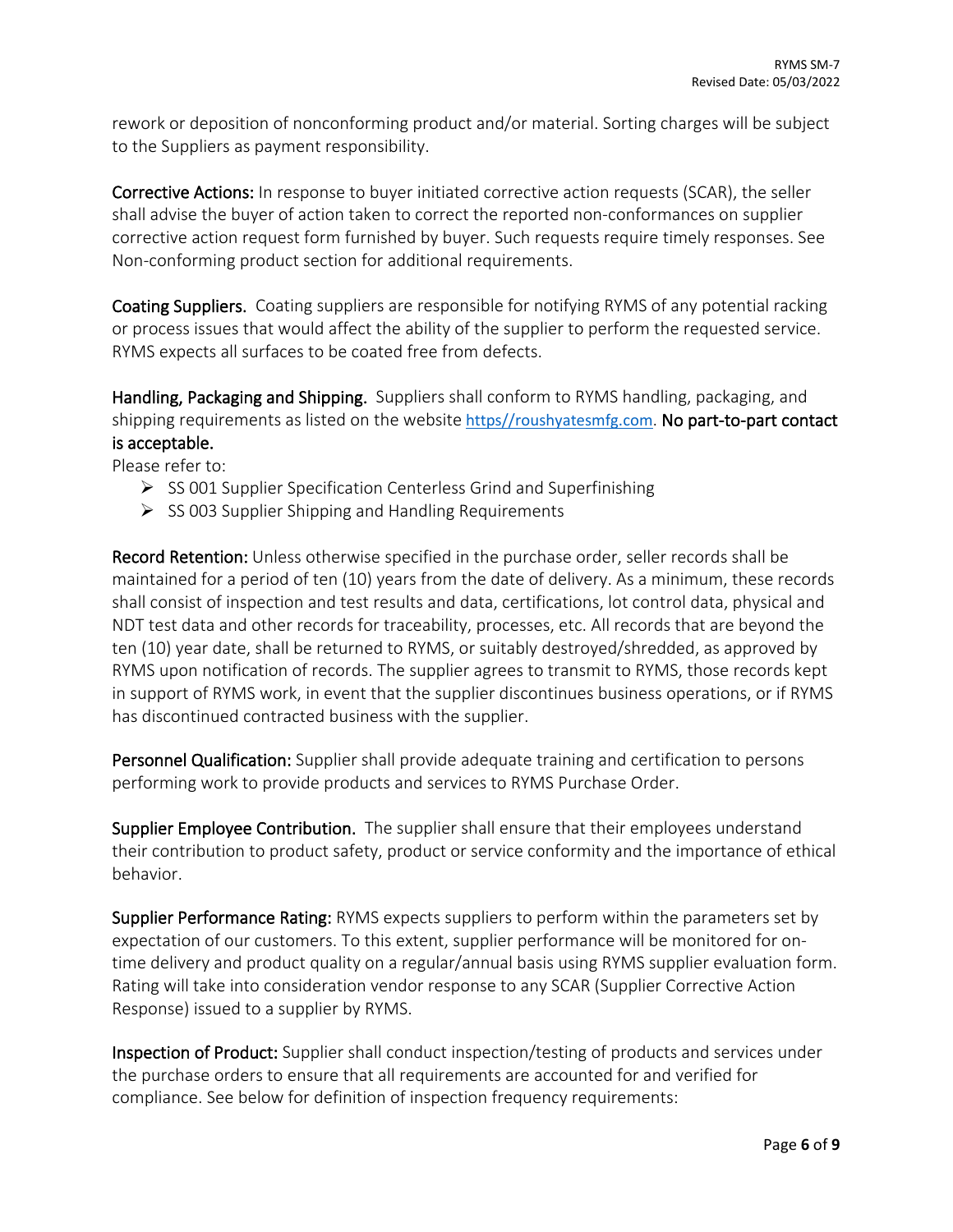- a) Unless otherwise specified on the purchase order or as stated in the exemptions below, supplier's inspection requirements/frequency to be General inspection Level II with AQL .015 per ANSI ASQ Z1.4. Inspection applies to all dimensions listed on the provided drawing, unless drawing or purchase order indicates a more frequent inspection. Requirement does not apply to reference dimension(s) listed on the drawing.
- b) All plating, finishing and surface treatment purchase orders require 100% visual inspection to the specification requirement defined on the purchase order.
- c) AS9102 FAIR is required if specified on the purchase order, supplier AS9102 form is acceptable if it meets the requirements and content of AS9102 current revision and has been approved by RYMS prior to submission.
- d) COTS items require supplier certification only of parts number, unless otherwise required by the purchase order.

## Right of Access

RYMS has the right to inspect a Supplier's facility at any time there is warranted cause(s) to confirm compliance of all Safety, Products, Processes, Governing and Compliance with the Law, Certifications, and all other adherence to the requirements in this manual.

Supplier Audit Access. Supplier agrees to allow RYMS access to supplier records as related to RYMS orders for the purpose of supplier evaluation, assessment, and approval. RYMS to provide a minimum of 30 calendar days' notice for intent to audit, unless audit is related to supplier providing non-conforming product to RYMS under contract or purchase order. (See Nonconforming Product)

Approved Supplier Review and Loss of Status. RYMS periodically reviews the supplier performance for safety, price, delivery, and quality. If a Supplier does not meet RYMS minimum performance requirements, the supplier will be removed from the approved supplier list. Based on cause, Suppliers can return only subject to audits and elevated monitoring requirements prior to reapproval.

## RYMS Safety Policy

It is the policy of Roush Yates Manufacturing Solutions to provide products and services that recognize a sincere and proper regard for product safety. RYMS, in its efforts to ensure product safety, shall:

- ◆ Meet or exceed all State, Federal regulatory and industry safety requirements.
- ❖ Apply all our AS9100 safety policies and procedures.
- $\clubsuit$  Manufacture using processes and methods that reduce the risk for unsafe results in product completion.
- $\triangle$  Handle and package all products in process to ensure our products are safe from damage, corrosion, and defects.
- $\triangle$  Ensure Foreign Object Debris (FOD) does not come in contact with parts during processes, as it could potentially cause harm or affect the functionality of the parts.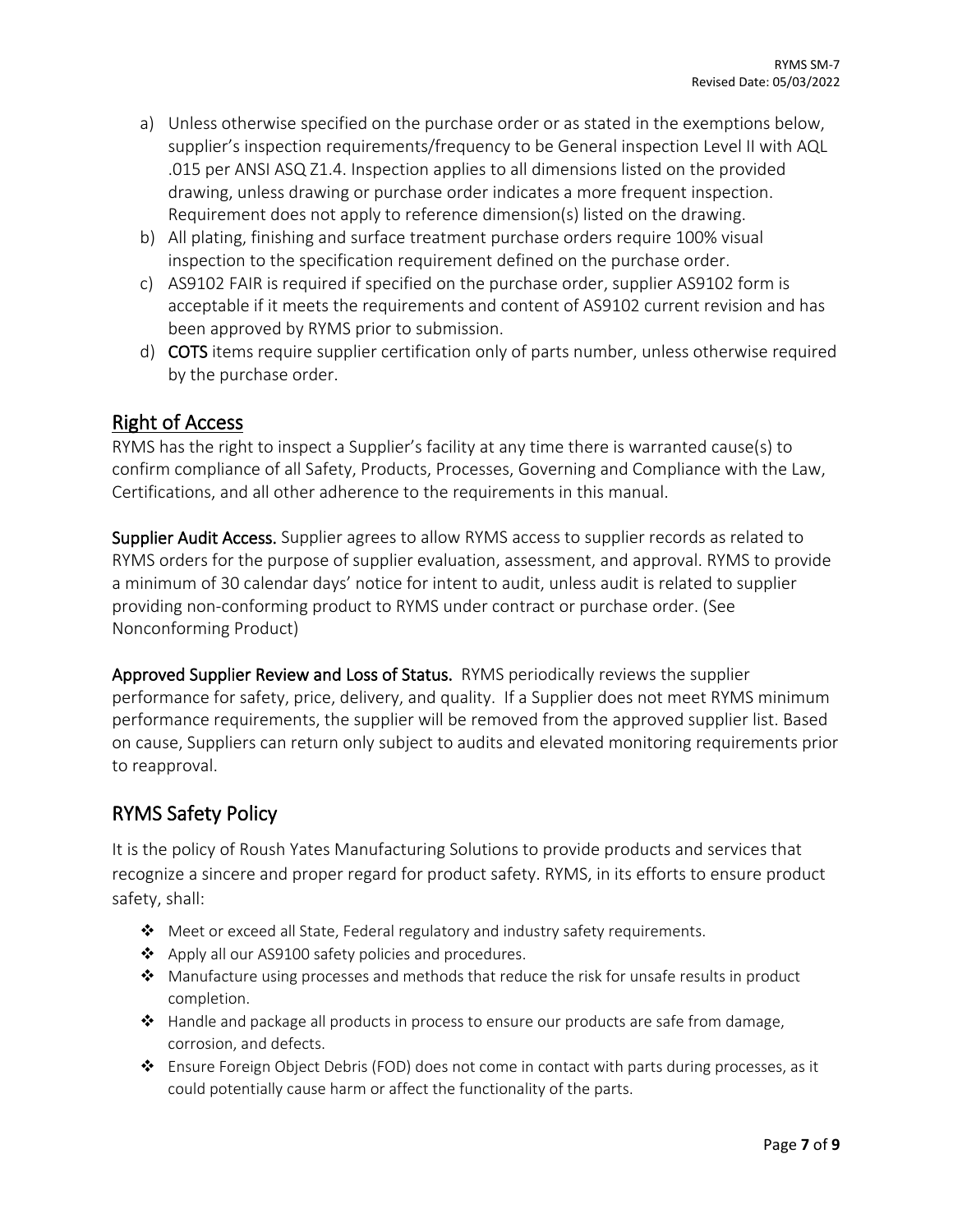- $\clubsuit$  Ship all parts in properly protected packaging to ensure products are delivered to our customers in conditions that meet their expectations.
- $\cdot \cdot$  Periodically review this policy to ensure we are meeting its intent.

#### Business Ethics and Conflicts of Interest

- $\clubsuit$  Vendors are expected to use good judgment, adhere to high ethical standards, and avoid situations that create an actual or perceived conflict between their personal interests and those of the organization. Roush Yates Engines needs to know that the transactions vendors participate in are ethical and within the law, both in letter and in spirit.
- $\triangle$  Roush Yates Engines recognizes that different organizations have different codes of ethics. However, just because a certain action may be acceptable by others outside of our company as "standard practice," that is by no means sufficient reason to assume that such practice is acceptable at our organization. There is no way to develop a comprehensive, detailed set of rules to cover every business situation. The tenets in this policy outline some basic guidelines for ethical behavior at Roush Yates Engines. Whenever employees are in doubt, they should consult with their manager.
- $\triangleleft$  Conflicts of interest or unethical behavior may take many forms including but not limited to the acceptance of gifts from competitors, vendors, potential vendors, or customers of the organization. Gifts may only be accepted if they have a retail value of \$100.00 or less and only on appropriate occasions (for example, a holiday gift). Employees are required to report the receipt of such gifts to the Controller. Employees are cautioned not to accept any form of remuneration or entertainment that is not related to business, nor may employees sell to third parties any information, products, or materials acquired from the organization. Employees may engage in outside business activities provided such activities do not adversely affect the organization or the employee's job performance and the employee does not work for a competitor, vendor, or customer. Employees are prohibited from engaging in financial participation, outside employment, or any other business undertaking that is competitive with or prejudicial to the best interests of Roush Yates Engines. Employees may not use proprietary and/or confidential information for personal gain or to the detriment of the Company and they are not permitted to use Company assets or labor for personal use.
- $\cdot \cdot$  If an employee or someone with whom the employee has a close personal relationship has a financial or employment relationship with a competitor, vendor, potential vendor, or customer of the organization, the employee must disclose this fact in writing to Human Resources. The organization will determine what course of action must be taken to resolve any conflict it believes may exist. If the conflict is severe enough, Roush Yates Engines may be forced to ask the employee to tender his/her resignation. Roush Yates Engines has sole discretion to determine whether such a conflict of interest exists.
- $\clubsuit$  Employees are encouraged to seek assistance from their managers with any legal or ethical concerns. However, Roush Yates Engines realizes this may not always be possible.